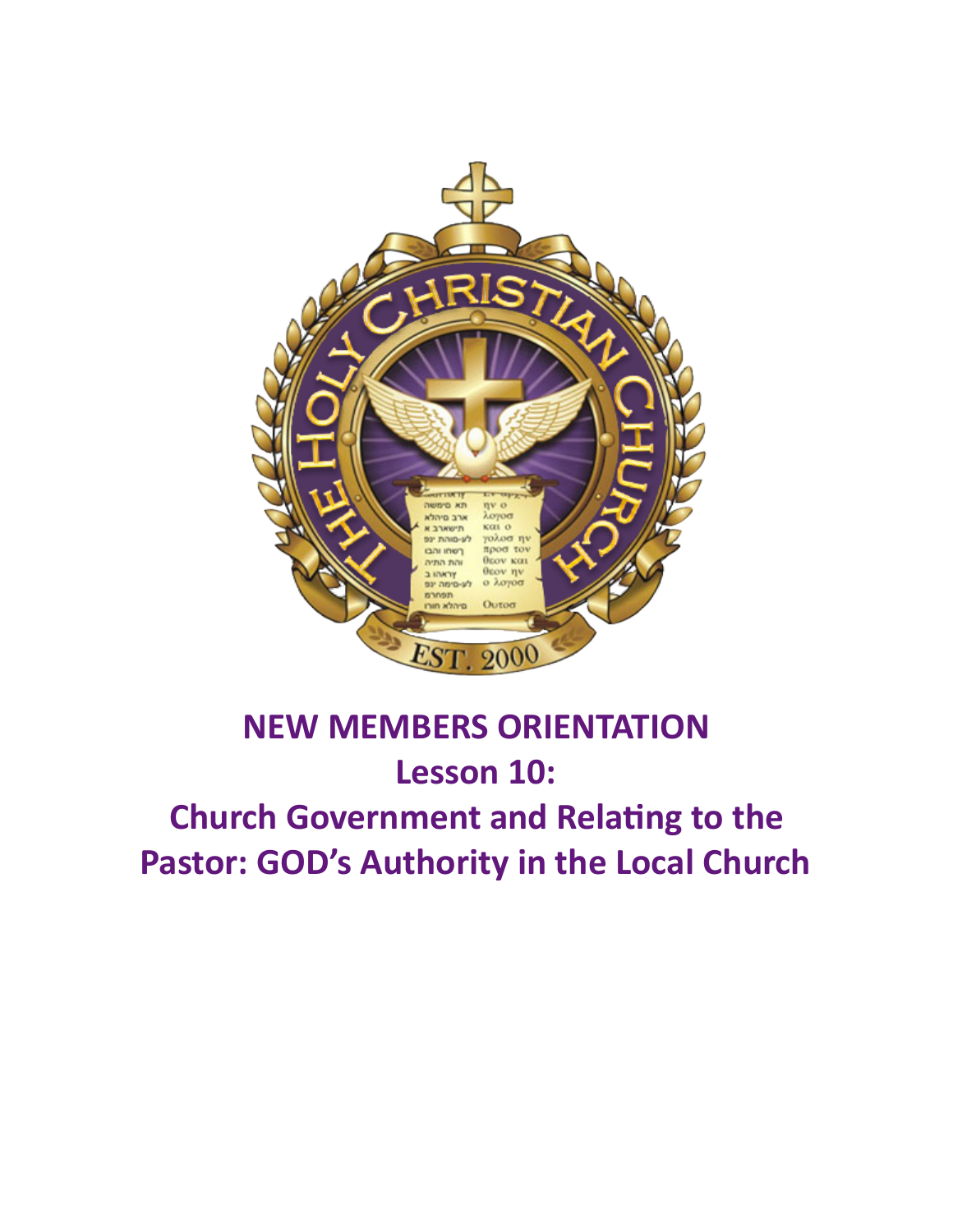# **NEW MEMBERS ORIENTATION** Lesson 10 - Church Government and Relating to the Pastor: *GOD's Authority in the Local Church*

# **RANKS, ROLES, AND RESPONSIBILITIES IN THE HOUSE OF GOD**

#### **I Corinthians 14:40**

"But all things must be done properly and in an orderly manner."

The purpose of today's class is to give definition to the ecclesiastical ranks, their roles and *corresponding responsibilities of servant leaders in GOD's House.* 

#### **Rank Defined**

Legitimate skilled positions in the hierarchy of an organization or society, which shows forth the unity of a series of persons and systems, utilized to maximize efficiency and fulfill mission.

#### **Roles Defined**

A prescribed or expected behavior associated with a particular position or status in a group or organization.

#### **Responsibilities Defined**

A duty or obligation to satisfactorily perform or complete a task (assigned by someone, or created by one's own promise or circumstances) that one must fulfill, and which has a consequent penalty for failure.

# **Senior Ecclesiastical Leadership**

# **Senior or Archbishop**

- The highest ranking official of the local Church. The Archbishop is the senior shepherd under Christ, who oversees the headquarters church (or Cathedral) and all the clergy and Churches under him
- The Archbishop is the chief proclaimer of the Gospel, the interpreter of doctrine, and the chief ordaining agent of all clergy
- The Archbishop sets vision for the Church in Worship, Discipleship, Fellowship, Evangelism, and Outreach Missions

# **Bishop, Ordinary & Suffragan**

- Bishop ordinary is a senior Elder, consecrated to the office of Bishop, who oversees an ecclesiastical region of Churches and Ministries
- Bishop suffragan is an administrative assistant to a Bishop ordinary, who handles episcopal affairs as designated by the Bishop ordinary

# **Elder**

# *What is an Elder?*

• An Elder is a seasoned or mature believer, who has demonstrated a skill in handling the Word of GOD and an understanding of the faith and doctrine of Christ, who is called to lead the flock by serving in the capacity of care, instruction, discipline, and support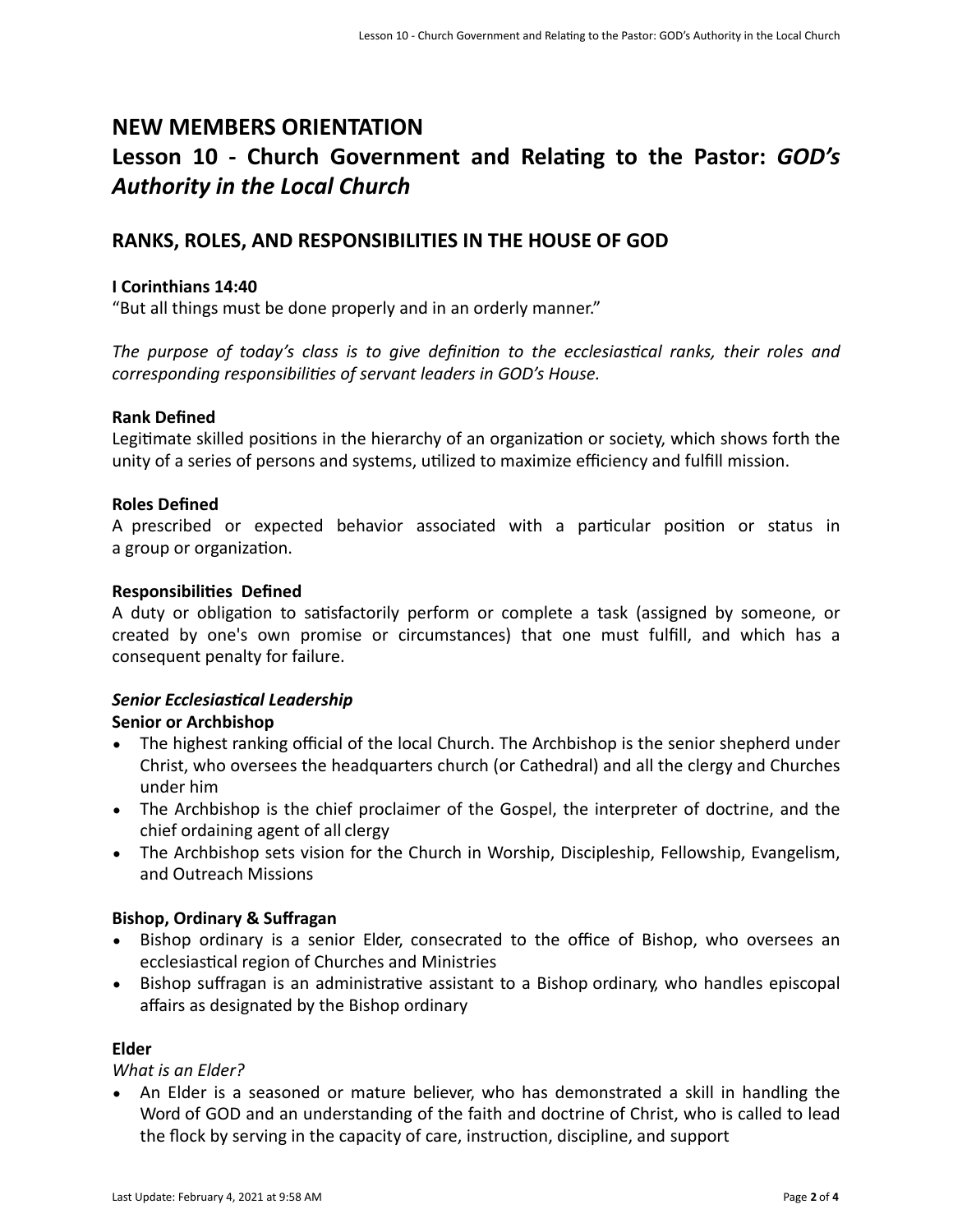- Elders give oversight guidance and assistance to the membership, leading them to the love of GOD in Jesus Christ, thorough understanding of the Scriptures, complete health and wholeness of being, and encourages them to embrace ministry involvement as well as a love for people
- Elders assist in protecting the flock by giving sound Scriptural answers to issues contrary to the doctrine of Christ. They confront challenges by the world or false teachers to the faith

# **Deacons**

- A Deacon is a Holy Spirit filled disciple in the local Church, whom possesses a reputable faith and character that willingly serves as an assistant to the leader, by removing unnecessary work, tasks, and handling Kingdom affairs; taking on the stewardship responsibility of assignments so as to keep the Church flowing and the leadership exclusively consecrated
- Deacons serve the LORD in Prayer, Fasting, Worship, study of the Scripture, and stay in communion with the Holy Spirit. Their walk with GOD is witnessed in their ordered marital affairs, personal life (if single), home life, and their good reputation among the brethren in the local Church
- Deacons serve the needs of the leader assigned to them, joyfully, courageously, and humbly. They avail themselves to assist in Sacramental, property, and membership service with an aim to Glorify GOD and bring excellence to all they do. When affairs are in their care, their leader can rest, assured things are being handled as if they were present
- Deacons serve the needs of the congregation through visitation, prayer, advisement, and instruction in the faith. Deacons are examples to the flock of what GOD requires and are points of contact from the leadership to encourage and exhort the laity to godliness and Holiness unto the LORD

# **Women in Ministry Roles**

In The Holy Christian Church, we believe in equality of sexes but difference in roles between male and female. Consistent with Scripture, we believe the women's role in Ministry should not be restricted in witness, service, or mission but when it comes to headship of the Church and Pastoral care of the flock, this role was specifically given to men in the same manner as the marriage household. Further, according to the Scriptures, women should not be in teaching or authority usurping positions over men. Women are appointed for Ministry under the headship of GOD's anointed men in place, but only within that parameter. This is not restrictive rather respective to the order of Christ and Scripture.

# **Minister**

General title for all female Ministers, where one is a servant in all aspects of ministry teaching, preaching, evangelizing, missions work, prophetic, and administrative capacity

# **Prophetess**

• Female Prophet, who speaks forth the WORD of the LORD primarily from Scripture, with uncommon Grace to give insight into the mind of GOD for a person's life

# **Evangelist**

• One called to carry the good news of Jesus Christ to the lost, ranging from altar work in the local church to crusades outside of the local church